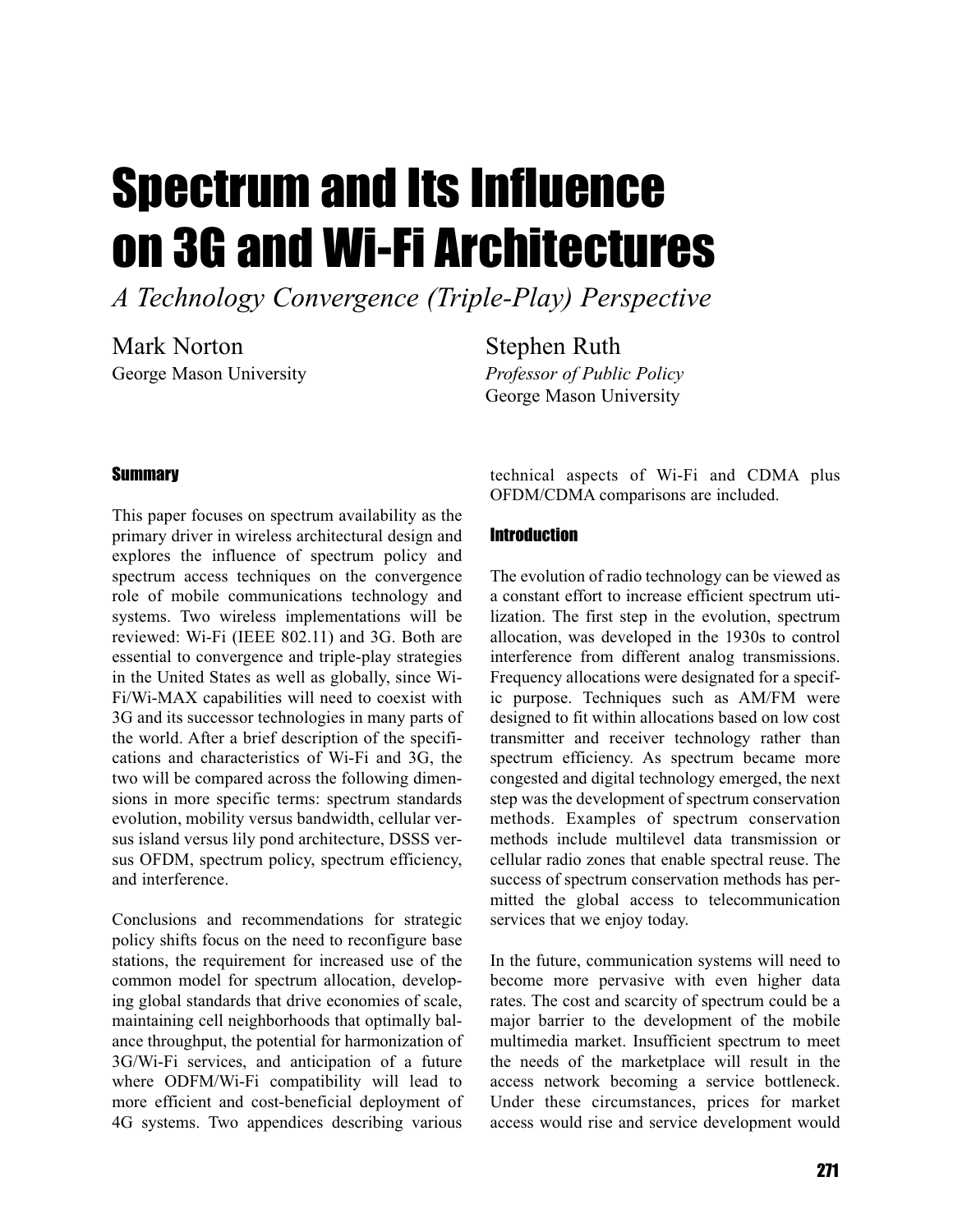|                          | Voice      | <b>Data</b>                                                                                                                       | Video             |
|--------------------------|------------|-----------------------------------------------------------------------------------------------------------------------------------|-------------------|
| <b>Delay</b>             | < 100ms    | <b>Application dependent</b>                                                                                                      | $100ms$           |
| <b>Packet Loss</b>       | 1%         | $-0.$                                                                                                                             | $1\%$             |
| <b>Bit Error</b><br>Rate | $10-3$     | $< 10 - 6$                                                                                                                        | $< 10 - 6$        |
| Data Rate                | 8-32 Kbps  | 1-100Mbps                                                                                                                         | 5-25Mbps          |
| <b>Traffic</b>           | Continuous | Bursty, variability in when<br>the traffic arrives, the<br>rate at which it arrives,<br>and the number of bits<br>in the messages | <b>Continuous</b> |

be suppressed. Wireless networks were originally optimized for voice traffic. The patterns associated with voice communications are well known, having been observed since the invention and widespread use of the telephone. Voice traffic statistics are predictable, allowing traffic engineers to use a standard methodology to estimate the amount of capacity needed in a communications system. In contrast, there is a much wider range of requirements and characteristics for wireless multimedia communications than there is for voice. General multimedia requirements are listed in *Table 1* and indicate greater breadth of performance characteristics. This variability prohibits data from being efficiently carried over the hierarchical networks designed for voice traffic, whether wireline or wireless. The key wireless difference, of course, is that high data rate services are constrained by spectrum access.

Mobile wireless communications have traditionally posed difficult performance challenges for converged networks. These challenges include the vagaries of the wireless environment, the limited applicability of wired protocols to manage congestion in high bit error rate wireless links, the wide range of requirements and characteristics for voice, video, and data communications, and the need for efficient spectrum utilization. Designing for the optimum use of spectrum has become of increased importance as spectrum planning and allocation have become protracted, expensive, and uncertain.

This is especially true of wireless systems that require approval from multiple countries, have legacy interoperability requirements, and cannot easily be reconfigured once installed.

Our focus is primarily on spectrum availability as the primary driver in wireless architectural design and the influence of spectrum policy and spectrum access techniques on the evolution of mobile converged networks. Tens of millions of new wireless users are expected to enter the market in the next several years. Spectrum access is considered key to improving the quality of video and data services and to increase productivity through applications such as wireless credit processing and inventory management. Two specific wireless implementations—Wi-Fi and 3G—are particularly interesting in elaborating the spectrum access issue. We will emphasize the potential for coexistence between 802.11 and emerging 3G and successor (4G) deployments.

# 3G and Wi-Fi Background

This section provides a general background on 3G and Wi-Fi to permit a framework for additional comparison. Note that other efforts to compare 3G and Wi-Fi frequently focus on the business case<sup>1</sup> or do not consider a direct comparison due to the inherent application differences.<sup>2</sup> While there are many other emerging communications technologies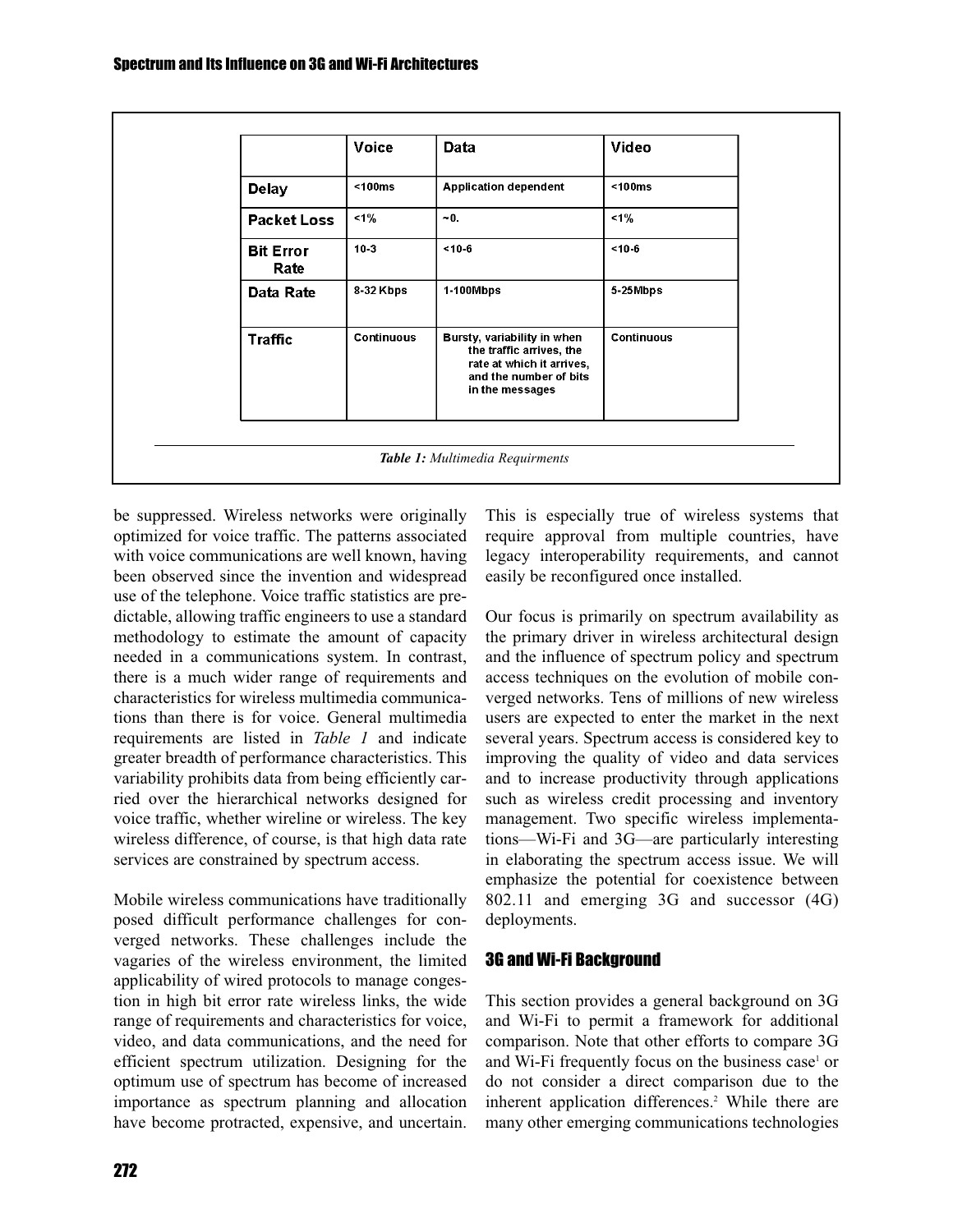such as ultrawideband, Wi-MAX, etc., 3G and Wi-Fi can be considered the two most significant technologies to have gained market acceptance and will define the near-term mobile communications landscape.

3G refers to an umbrella of standards developed as part of an International Mobile Telecommunications 2000 (IMT-2000) project designed to provide higher bandwidth for digital communications. From a user's perspective, the key feature of 3G mobile service is that it offers (nearly) ubiquitous and continuous coverage. To support this service, mobile operators maintain a network of interconnected and overlapping mobile base stations that hand off customers as they move among adjacent cells. Each mobile base station may support users up to several kilometers away. A backhaul network provides interconnection to the public switched telephone network (PSTN) and other services and connects the cell towers to each other. The mobile system operator owns the end-to-end network from the base stations to the backhaul network to the point of interconnection to the PSTN (and perhaps owns parts of the PSTN as well). Service providers are anticipated to upgrade the existing network to support 3G standard data rates of 384 kbps up to 2 Mbps. Most commercial applications are anticipated to offer data rates closer to 100kbps in practice.3 *Appendix 1* describes key 3G specifications.

Short for wireless fidelity, Wi-Fi is used generically when referring to any type of 802.11 network, whether 802.11b, 802.11a, dual-band, etc. The term is promulgated by the Wi-Fi Alliance.<sup>4</sup> Since the 1980s, the IEEE has approved a series of Ethernet standards to support higher capacity LANs over a diverse array of media. The 802.11x family of Ethernet standards is for wireless LANs.<sup>5</sup> WLANs are typically deployed in a distributed way to offer approximately 100-meter connectivity to a wireline backbone network. It is possible to provide contiguous coverage over a wider area by using multiple base stations. Still, the WLAN technology was not designed to support hand-offs associated with users moving between base station coverage areas (i.e., the problem addressed by 3G mobile communication systems). In contrast to mobile, WLANs were principally focused on supporting data communications.

#### Comparisons between 3G and Wi-Fi Architectures

This section examines key differences between 3G and Wi-Fi wireless architectures, especially spectrum performance, interference, standards, and operating performance. This is not intended to be an exhaustive technical analysis but an illustration of how technology and policy interact to influence the design of wireless systems. *Appendix 2* summarizes the major differences between 3G and Wi-Fi that are discussed in subsequent sections.

#### Mobility versus Bandwidth

3G and Wi-Fi provide a different range of mobile services. Local mobility, the ability to move devices with cables, is one of the key advantages of WLANs over traditional LANs. WLANs trade the range of coverage for higher bandwidth, making them more suitable for local hotspot service. 3G, on the other hand, provides ubiquitous mobility. 3G offers much narrower bandwidth but does so over a wider calling area and with more support for rapid movement between base stations. Although it is possible to cover a wide area with Wi-Fi, it is most commonly deployed in a local area with one or a few base stations being managed as a separate WLAN. In contrast, a 3G network would include large number of base stations operating over a wide area as an integrated wireless network to enable load-sharing and uninterrupted hand-offs when subscribers move between base stations at high speeds. *Figure 1* shows the performance space for mobility versus bandwidth between 3G and Wi-Fi. Wi-Fi is not designed for the high mobility/car traffic scenario. The small "cell" sizes of Wi-Fi systems would require unacceptably high hand-off rates. System efficiency would be degraded by dedicated hand-off control functions rather than communication.

### Comparing Cellular, Lilypond, and Island **Architectures**

Three architectures—cellular, lilypond, and island—can be considered for 3G and/or Wi-Fi deployment. *Figure 2* displays a rough picture outline of the three models. The cellular architecture represents the classic mobile communication concept which employs spatial frequency re-use techniques on an interference-limited basis. This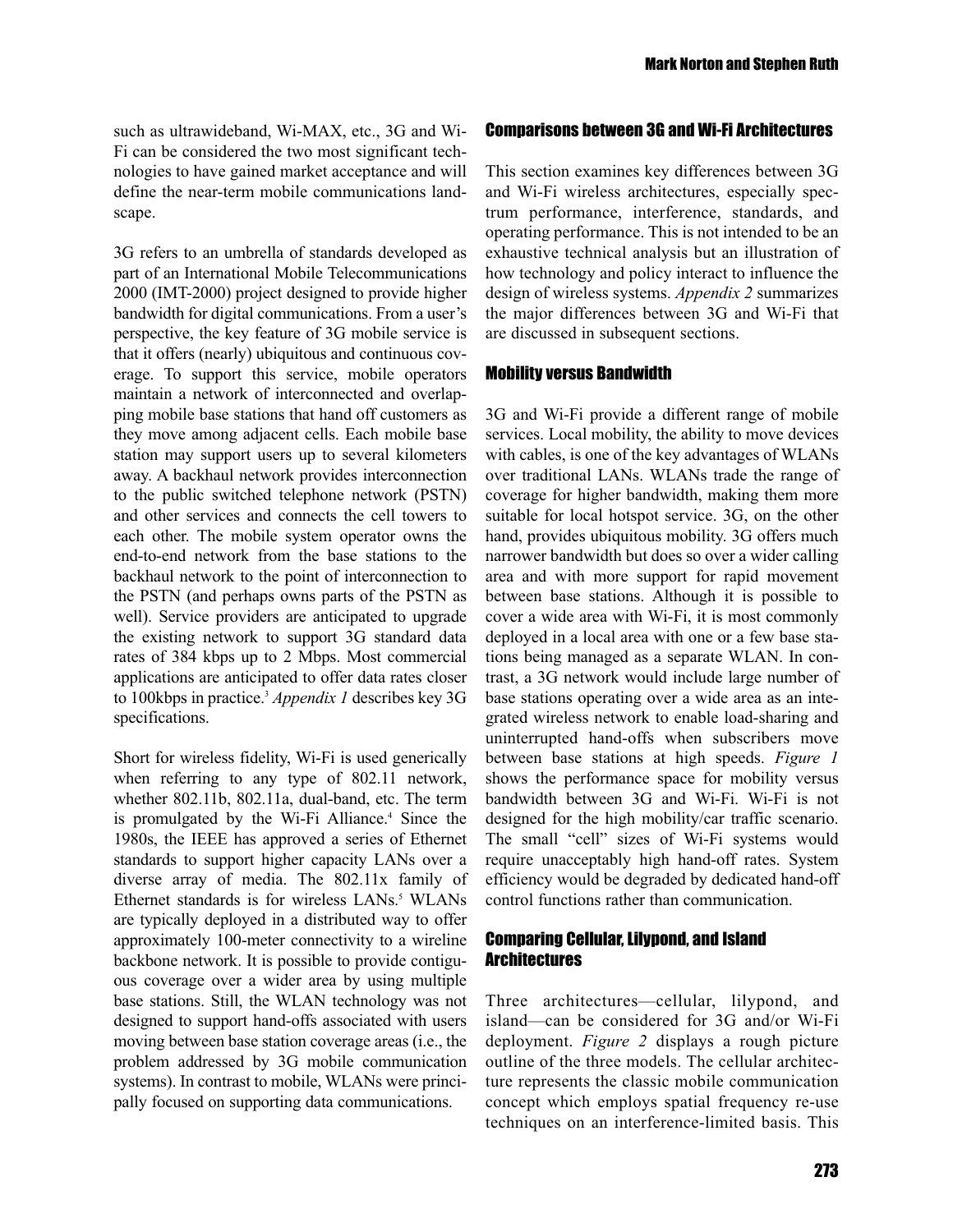

is achieved by dividing the service areas into smaller cells, ideally with no gaps or overlaps, each cell being served by its own base station and a set of frequency channels. The power transmitted by each station is controlled in such a way that the local mobile stations in the cell are served while co-channel interference in the cells using the same set of radio channel frequencies is kept acceptably minimal. An added characteristic feature of a cellular system is its ability to adjust to the increasing traffic demands through cell splitting. The basic business model is the telecommunications services model in which service providers own and manage the infrastructure (including the spectrum) and sell service on the infrastructure. In this architecture, Wi-Fi systems are viewed as independent extensions of wired data networks providing un-tethered data access for indoor office/home applications.

Nicholas Negroponte of MIT has suggested that nationwide telecommunication networks that were created in a top-down manner are about to be replaced by a "lily pond" patchwork of Wi-Fi stations created by generous individuals, entrepreneurs, and public/private institutions from the bottom-up. He referred to this as "a broadband system built by the people for the people."6

The wide-scale implementation of telecommunication lilypond was not considered feasible until low cost Wi-Fi components created the option of an individual establishing his own version of a cell tower. Lilypond networks use the existing Internet infrastructure to aggregate independent WLANs. Individuals are motivated to participate in the ad hoc network structure by a series of cost incentives: WLAN hardware technology embedded (at low cost) in personnel computers/handheld devices, Internet service providers (ISPs) providing low cost data access rates, etc.

Interference mitigation in lilypond networks is conducted at each access point via a set of dynamic technical options that include low power emission, selection of different frequency bands, and an inherent assumption that owners will tolerate reduced data rates in times of congestion. This scenario is considered most viable for urban settings that integrate indoor hotspots such as hotels and airports. Note that the lilypond scenario has not been implemented yet and represents an ideal—the direct opposite of the centralized cellular model.

The island, or hotspot, model attempts a symbiotic relationship between Wi-Fi access technology and 3G by coupling the WLAN (when needed) with 3G services. Integrating 3G and Wi-Fi networks provides the opportunity to offer good voice/data telephony support while providing high data rate island connectivity in high demand areas, like airports. This is a hybrid of the cellular and lilypond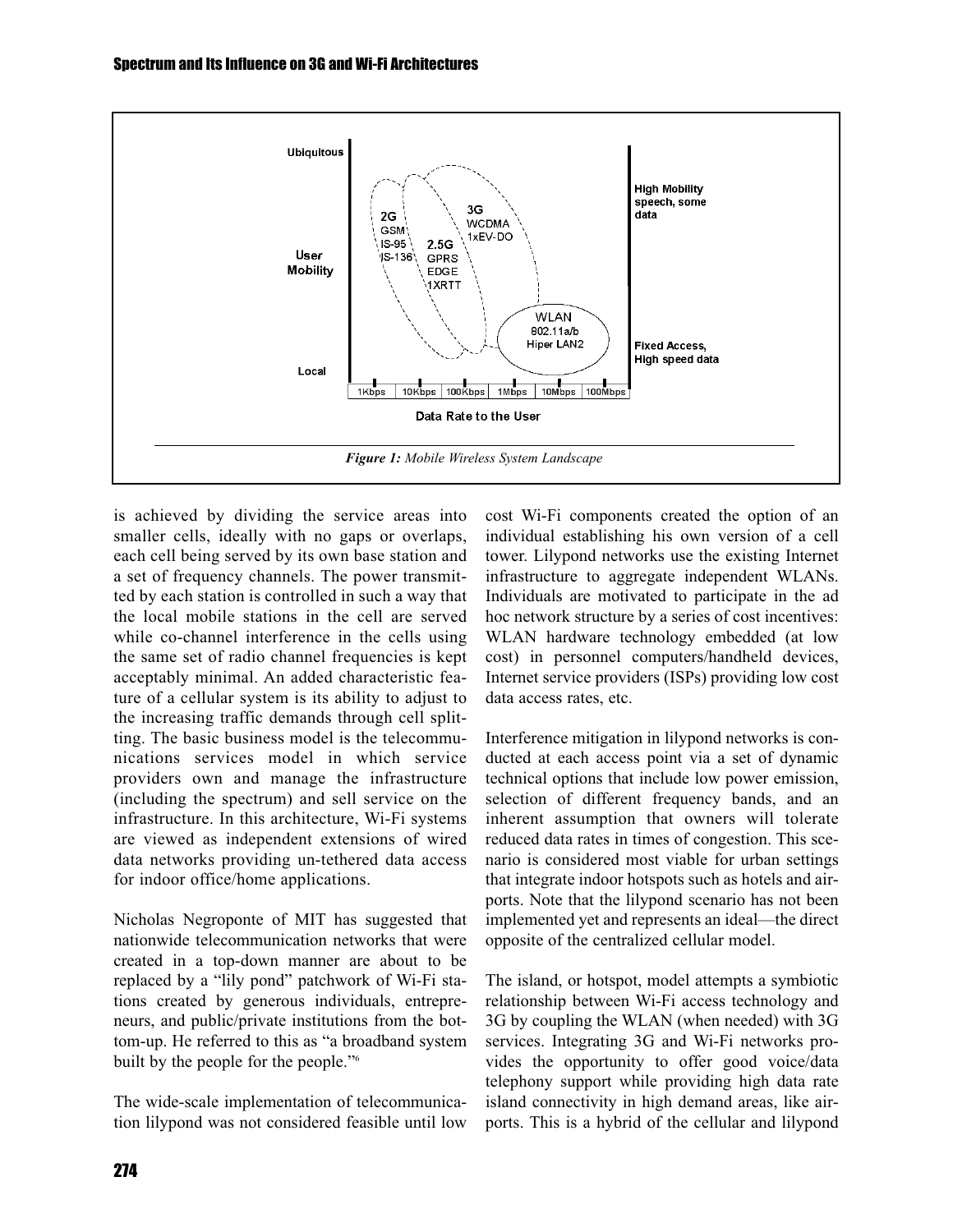

model and is frequency described as the "convergence approach" by industry representatives.<sup>7</sup>

# DSSS versus OFDM

One of the key differences between Wi-Fi and 3G is the radio access method. Wi-Fi/802.11a uses OFDM (orthogonal frequency division multiplexing) as opposed to the usual DSSS (direct sequence spread spectrum) method used by 3G and 802.11b. These access methods have inherent differences since DSSS (used in CDMA, wideband CDMA, and cdma2000) forces a multiplication of the signal in the time domain that spreads it in the frequency domain while OFDM uses a forced multiplication in the frequency domain to spread the symbol in the time domain. There is a major debate in the industry as to whether OFDM has inherent advantages over CDMA in cellular networks. IEEE 802.16 (as supported by the Wi-MAX Forum) has chosen OFDM as the basis of its radio technology. OFDM is also used in IEEE 802.11a, IEEE 802.11g, and IEEE 802.11n.

OFDM is a modulation technique where information symbols are transmitted in parallel by applying them to a large number of orthogonal subcarriers. The attractive advantage of using OFDM is that the

modulation can be expressed in a discrete frequency domain after going through a transformation. It is considered a power-efficient modulation in which less spillover energy is outside the bandwidth.<sup>8</sup> OFDM offers multiple signal processing benefits that have not been available in 3G modulation methods, and it possesses a number of unique features<sup>9, 10</sup> that make it an attractive choice for highspeed broadband wireless communications:

- OFDM is considered robust against multipath fading and intersymbol interference because the symbol duration increases for the lower-rate parallel subcarriers.
- OFDM allows for an efficient use of the available radio frequency (RF) spectrum through the use of adaptive modulation and power allocation across the subcarriers that are matched to slowly varying channel condition.
- Unlike other competing broadband access technologies, OFDM does not require contiguous bandwidth for operation.
- OFDM makes single-frequency networks possible, which is particularly attractive for broadcasting applications.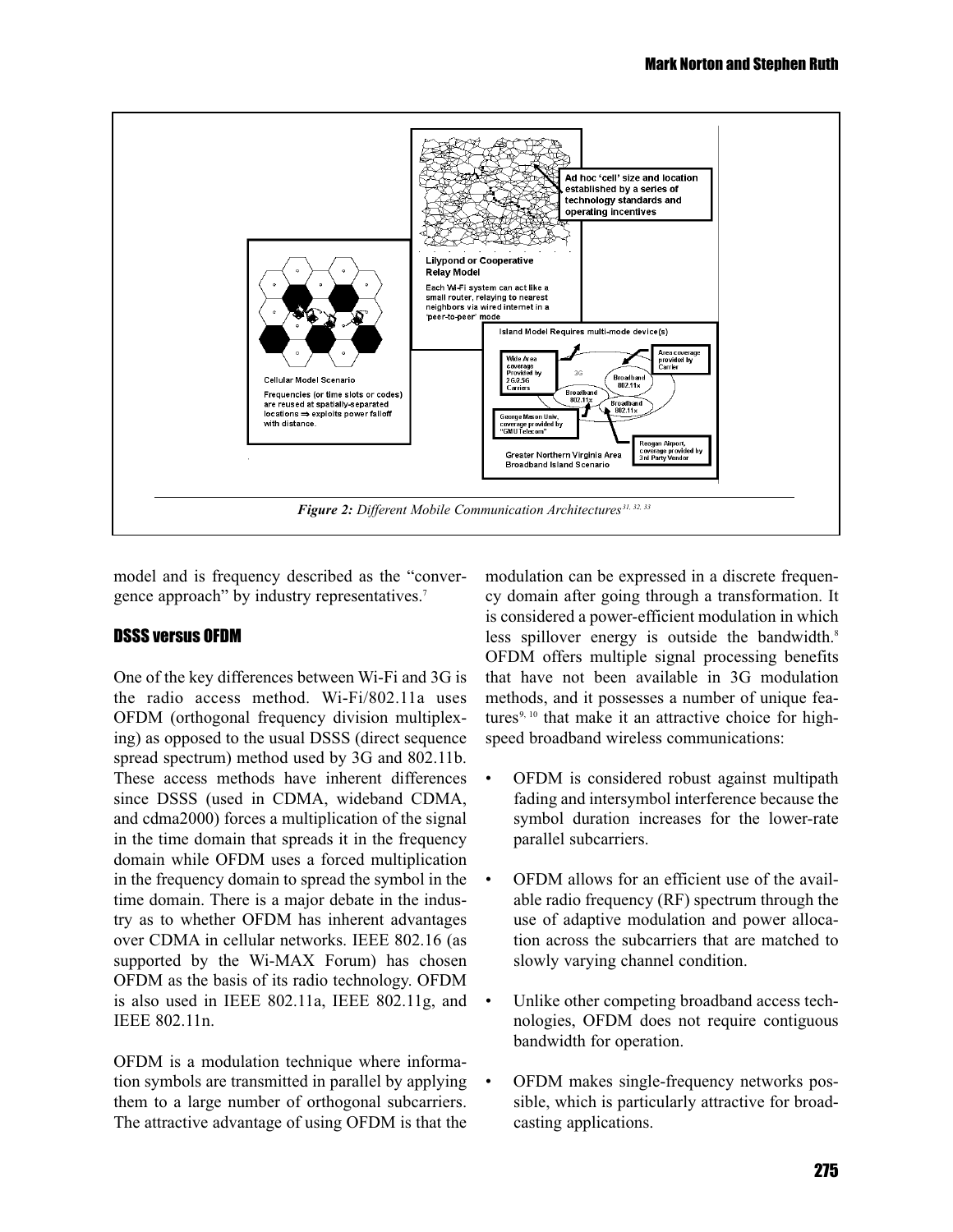OFDM's advantages may not be significant when compared to 5MHz 3G since data rates may not be limited by intersymbol interference. But with next generation systems that will deliver throughput rates in the 10 Mbps to 100 Mbps range, the advantages could become significant. Third Generation Partnership Project (3GPP) has a work group studying how current cellular technologies might best evolve, including looking at OFDM. OFDM, however, is not the only option. Another viable possibility is multicarrier CDMA where multiple CDMA channels are combined for higher throughputs.

# Spectrum

The simple observation can be made that performance is anticipated to favor lower 3G spectrum since free-space propagation path loss increases with frequency. Note however that this may be partially offset by practical antenna gain which also is frequency-dependent. The different spectrum policies that govern 3G and Wi-Fi establish the foundation for many of the technical differences between 3G and Wi-Fi.<sup>11</sup> Consider, for example, the regulations governing 1.9 GHz PCS and 2.4 GHz industrial, scientific, and medical (ISM) bands. The ISM band power limit in the United States is 4 watts compared with the PCS base station limit of 1600 Watts. Consequently, the licensed band system has a huge advantage in the downlink power budget. The downlink power advantage is precisely what enables the licensed CPE (customer premises equipment) device to work indoors without the need for an outdoor, elevated, near-line-of-sight, high-gain receive antenna.<sup>12</sup>

The main difference between cellular and Wi-Fi is that the cellular system uses the licensed spectrum and Wi-Fi is implemented in unlicensed bands. The economic basis for its implementation is therefore completely different. The success of Wi-Fi has made many people look to the unlicensed spectrum as the future of wireless access, rather than spectrum licensed and controlled by large corporations. The fact that Wi-Fi and 3G use different spectrum allocation models<sup>13</sup> creates distinct technical design objectives for cost of service and congestion management. The following sections review two specific areas where spectrum has had an impact on wireless systems design objective. The first examines

how spectrum standards have evolved to create Wi-Fi economies of scale; the second discusses spectrum efficiency comparisons between Wi-Fi and 3G systems.

# *The Evolution of Spectrum Standards*

Different methods of standard evolution characterize 3G and Wi-Fi development. Global Wi-Fi standards are coordinated via an IEEE process and have developed a single standard. This is in contrast to the multiple 3G standards develop by industry consortia. *Appendix 1* describes the technical characteristics of the three 3G standards and compares it with Wi-Fi.

3G "standards" have so many mutually exclusive options that all the 3G systems launched so far can claim compliance with it, yet none actually interoperate with each other. An example is the failure of the 3G spectral harmonization effort which was initiated in 1992 with the goal of a global standard. After years of debate a compromise was accepted that permitted operation in both 1.885–2.025 GHz and  $2.110-2.2$  GHz.<sup>14</sup> By that time, the vision of a global standard was discarded as competing technology wideband code division multiple access (CDMA) in Japan and CDMA 2000 in the United States—require different spectrum allocations.<sup>15</sup> Efforts to extend 3G spectrum continue as the United States prepares to allocate an additional 90 MHz. The Commission intends to commence an auction for advanced wireless services licenses in the 1710–1755 MHz and 2110–2155 MHz bands as early as June 2006. These bands represent a portion of the spectrum identified at the World Radiocommunication Conference (WRC-2000) for 3G wireless use.

In contrast to 3G, Wi-Fi has been able to develop a global spectrum standard. During the late 1990s, wireless local-area networks, notably the IEEE 802.11 family of standards, known as Wi-Fi, and the European HIPERLAN system, became popular as broadband wireless systems. They were based on projected needs for additional spectrum beyond the previously defined bands in the 2.4-GHz band proponents requested and received an additional 355 MHz of spectrum in the 5-GHz region.<sup>16</sup> The Part 15 rules were amended in 1998 to provide for operation of unlicensed national information infrastructure (U-NII) devices in the 5-GHz band (5.15–5.35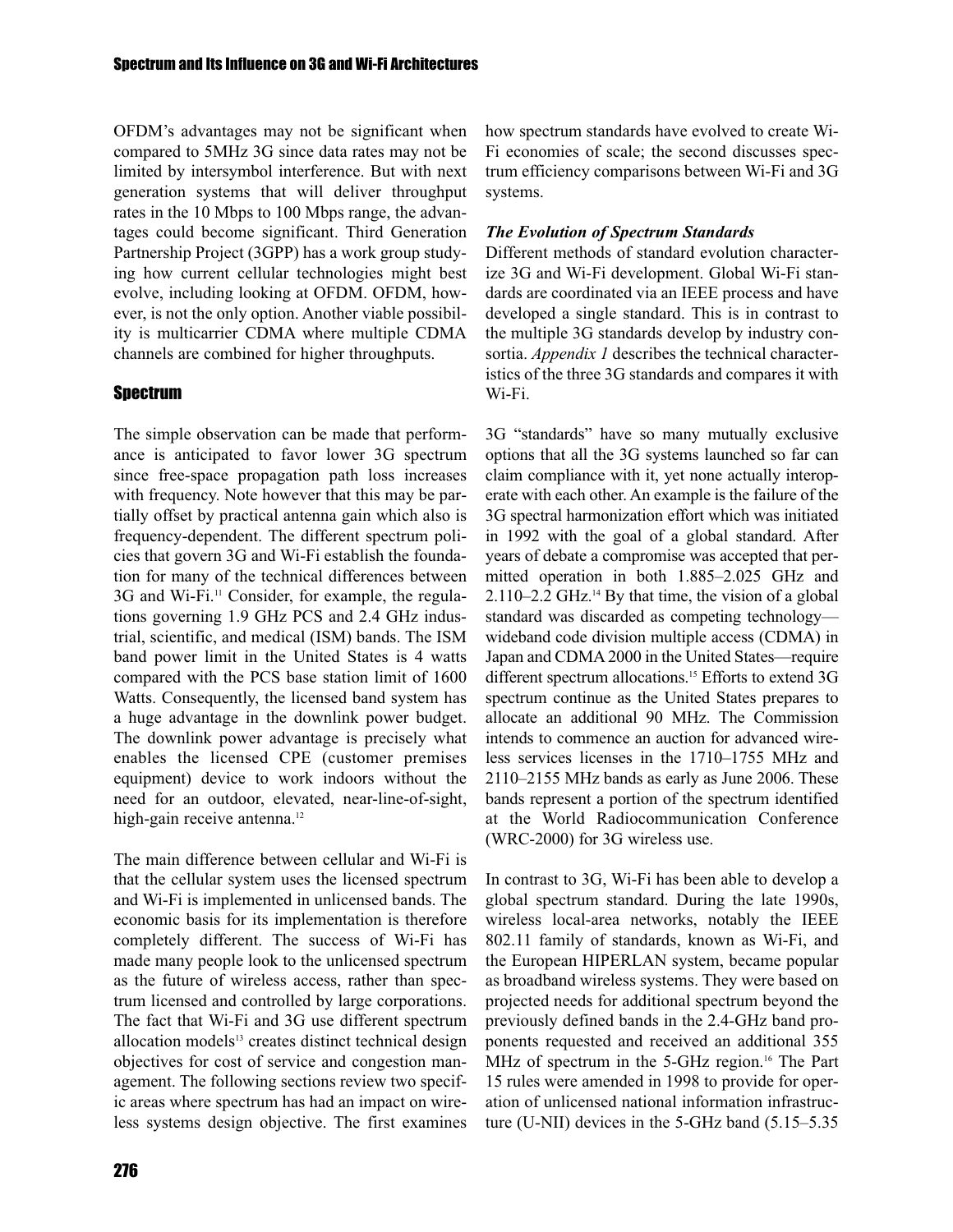GHz and 5.725–5.825 GHz). The FCC recognized that developments in a number of different digital technologies had greatly increased the need to transfer large amounts of data from one network or system to another. In making this spectrum available, the FCC concluded that providing additional spectrum for unlicensed wideband operation would benefit a vast number of users, including medical, educational, and business/industrial users.<sup>17</sup>

To support growing interest in real-time services such as voice and video over IP networks, multiple new 802.11 standards are under development by the IEEE.18 These new standards will provide a range of new applications, spectrum management, and interoperability with cellular systems:

- IEEE 802.11*j*: Japanese regulatory extensions
- IEEE 802.11k: Radio resource measurements
- IEEE 802.11n: Higher throughput improvements via MIMO techniques
- IEEE 802.11p: WAVE, wireless access for the vehicular environment
- IEEE 802.11r: Fast roaming
- IEEE 802.11s: Wireless mesh networking
- IEEE 802.11u: Interworking with non-802 networks (e.g., cellular)
- IEEE 802.11v: Wireless network management

### *Spectrum Efficiency*

The ideal spectrum metric would provide a comprehensive measure of how efficient the system is, regardless of the modulation and multiple access techniques employed. Such a measure should also be independent of the technology implemented with an allowance for new techniques that may improve the spectral efficiency and/or system quality. Objective spectral efficiency measures are useful for establishing performance benchmarks, estimating ultimate performance capacity, and establishing minimum spectral efficiency standards for regulation.

Despite the intended value of spectrum efficiency standards, the current communication environment often makes establishing objective standards a fruitless task. The FCC Spectrum Task Force<sup>19</sup> recently concluded that it is not appropriate to select a single, objective metric that could be used to compare efficiencies across different radio services. Inherent in the assumptions of any metric would be advantages to

certain services and technologies and disadvantages to others. Rough estimates of spectrum efficiency are considered useful in certain situations since they allow for some comparisons between technologies.

General observations concerning Wi-Fi- versus 3Gefficiency favor Wi-Fi due to fundamental range (small diameter cell) scenario assumptions:

- Lee<sup>20</sup> concluded that  $C/I$  (carrier-to-interference) of a wireless system under a non-fading (considered fixed-to-fixed) condition is always less then the required C/I ratio of a cellular system under a mobile multipath fading condition.
- $\cdot$  Hammada<sup>21</sup> describes how the efficiency (channels/Mhz/km2) of a given modulation technique is inversely proportional to the "cell" or coverage area. Wi-Fi, with its small coverage areas, is thus anticipated to always outperform 3G systems. This general rule does not take into account, however, factors which may reduce efficiency, such as additional control channels to account for a high hand-off rate due to small cell size.

Another approach to compare OFDM and CDMA is to establish a level playing field where each technology is compared against the same operating constraints. This was done by  $Lawrey^{22}$  for a cell phone model (see *Appendix 2*). OFDM was found to perform very well compared with CDMA, and it outperformed CDMA in many areas for a single and multicell environment. OFDM was found to allow up to 2–10 times more users than CDMA in a single cell environment and from 0.7–4 times more users in a multicellular environment. The difference in user capacity between OFDM and CDMA was dependent on whether cell sectorization and voice activity detection is used. OFDM would require a frequency reuse pattern to be used in a multicellular environment to reduce the level of intercellular interference. The general conclusion is that OFDM has comparable spectral efficiency performance to CDMA and that small cell sizes are critical to providing reduced multipath and high teledensity environments.

## **Interference**

Unlike 3G systems, Wi-Fi systems must adapt to a variety of interactions within a particular electro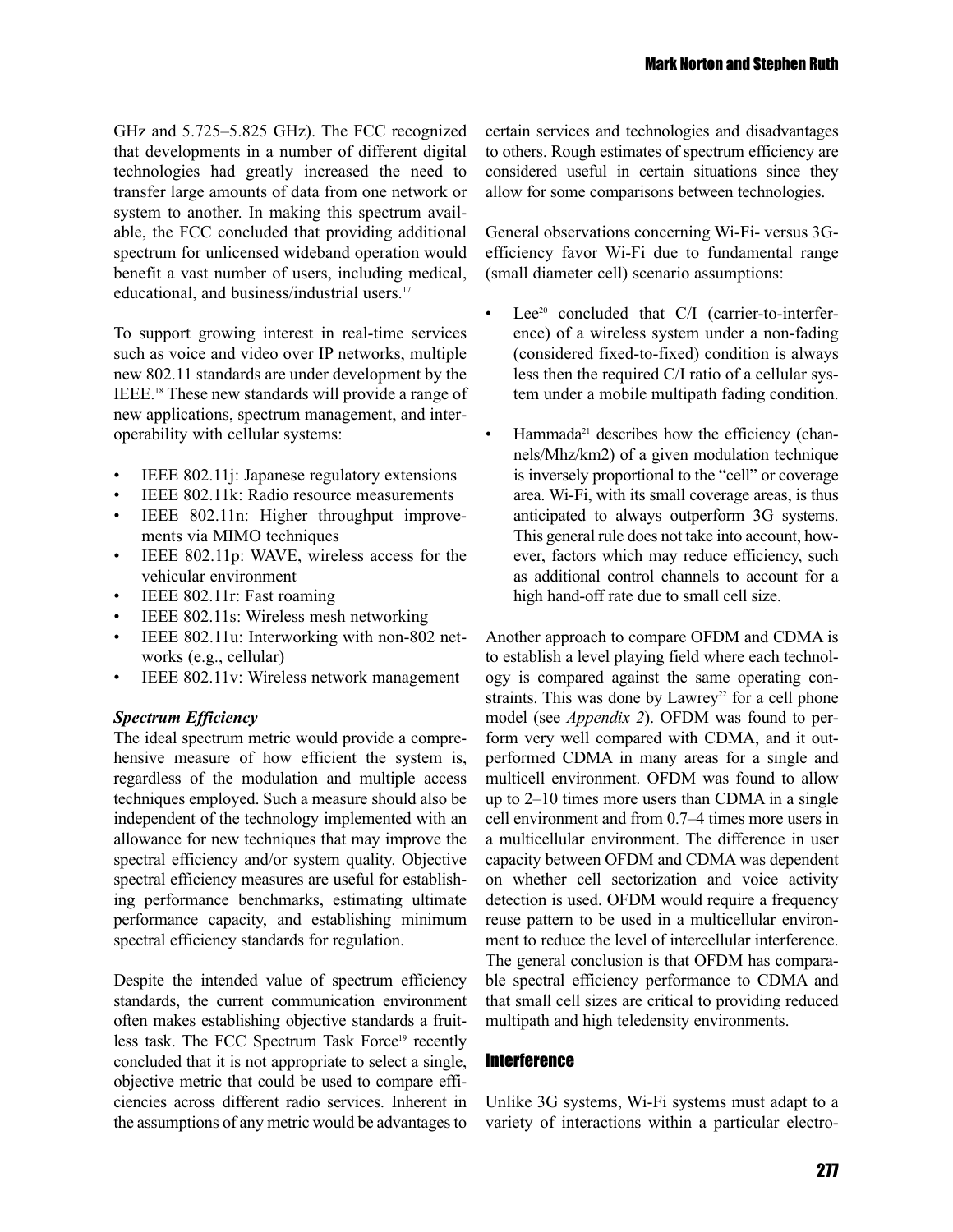magnetic environment. 802.11b systems are more susceptible to radio frequency interference than 802.11a because of many sources of interference in the 2.4 GHz band. Microwave ovens, Bluetooth devices, 2.4-GHz cordless phones, and other nearby 802.11 wireless LANs can cause significant and damaging (radio frequency) interference with 802.11b systems. Most brands of cordless phones can bring a wireless LAN to a standstill while the phones are in use within 75 feet of 802.11 devices. Radio frequency interference with 802.11a in the 5 GHz band is less common even though there a variety of radar and satellite communications that share the band on a co-primary basis.

802.11a and 802.11b use a carrier-sensing protocol that enables the sharing of a common radio channel. An end user's radio network interface card (NIC) senses the air medium and only transmits if no radio frequency waves above a certain threshold are detected. The presence of a radio frequency signal causes the radio NIC to hold off from transmitting, and an interfering signal strong enough will make the channel appear as busy. As a result, the radio NIC will wait until the interference goes away (which could be minutes, hours, or days). Radio frequency interference competes with the transmission of 802.11 frames and can significantly reduce the throughput and availability of a wireless LAN.

The 802.11a standard supports much higher data rates on a channel. DSSS (similar to CDMA) basically uses a single carrier, and it is subject to "single point failures" where a fading trough is encountered on that carrier. OFDM further spreads data across multiple sub-carriers in the allocated band, and allows redundant coding to recover data in a noisy environment, because it is unlikely that all sub-carriers will experience an identical fading trough simultaneously. This mechanism is less likely to have a "single point failure."

The Wi-Fi industry long-term approach to interference mitigation relies on upgrades to the 802 standard to permit dynamic spectrum management. Dynamic frequency selection (DFS) allows devices to detect such transmissions and switch to an alternative channel. Additionally, a transmit power control protocol will allow users close to an access

point to reduce transmission power in order to reduce interference with other users. Dynamic management techniques such as DFS may enable the management of spectrum in real time. These systems first identify what spectrum is available and then assign it to users for the best benefit. Such opportunistic use of the spectrum may ultimately provide the highest values for spectral efficiency over given time period and geography.23

# Synthesis and Conclusions

This paper focused on spectrum availability as the primary driver in wireless architectural design and explored the influence of spectrum policy and spectrum access techniques on the evolution of mobile converged networks. The ability to guarantee spectrum availability is becoming a critical driver in wireless system design and has broad implications for global market development, localized network performance, and requirements for new communication technologies.

Perhaps the most significant observation is that spectrum engineering must be conducted at the global level. Technical differences often are driven by spectrum policy and the politics involved in creating global standards. The harmonization of the 5 GHz spectrum, which came about as a result of the World Radiocommunications Conference and ratification of IEEE 802.11h—a standard to reduce interference in the 5 GHz band—stands as a compelling example. Together, these two achievements will allow products that utilize the 5 GHz band to achieve the same economies of scale that aided the success of earlier products in the 2.4 GHz band. Previously, manufacturers had to create an unwieldy array of products to match a patchwork environment. Now they will be able to concentrate more efficiently on one standardsbased solution.

3G "standards" have so many mutually exclusive options that all the 3G systems launched so far can claim compliance with it, yet none actually interoperate with each other. Wi-Fi standards, on the other hand, are established through an IEEE process which has a more evolutionary approach and, when it is accepted, will achieve the objective of a true worldwide standard.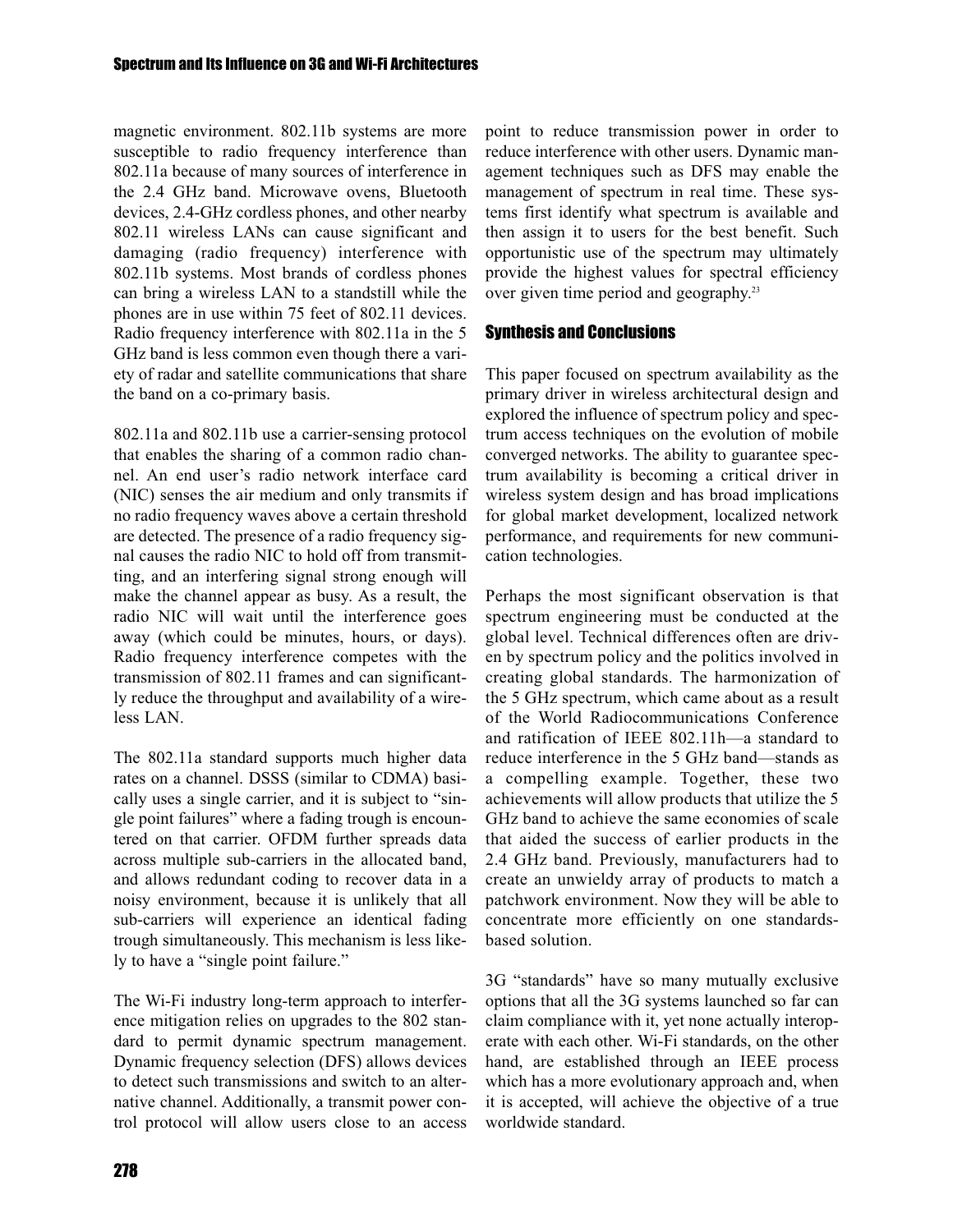Another important observation is that high data rate triple-play services are inherently a local phenomena. As data rates increase, physics dictates that small coverage areas provide the greatest efficiency. 3G base stations will need to be packed tighter to be competitive with data rates. Small area networks can be tailored to support increased link predictability and higher teledensities due to the reduced multipath, improved propagation predictability, and higher link margins. Current 3G metropolitan networks and Wi-Fi local area networks may represent the first steps toward an intermediate neighborhood area network (NAN)<sup>24</sup> architecture. NANs represent a new architectural system for broadband wireless local distribution that provides services tailored to local user applications, interfaces with wired facilities, and permits automatic radio resource spectrum management.

Successful wireless systems must simultaneously satisfy global standards that drive economies of scale while maintaining small cell characteristics that optimally balance throughput to mimic wired performance. We refer to this as the global neighborhood requirement for wireless design. Global standards optimized for local neighborhood performance establishes the foundation for new technologies and wireless services.

New communications technologies are providing opportunities to obtain more services and capacity from spectrum. Despite the universal 3G acceptance of CDMA, OFDM may become the lead technology for  $4G^{25}$  networks. While there are many technical issues with adapting OFDM for a large scale cell phone network,<sup>26</sup> Wi-Fi OFDM has changed the landscape by creating an OFDM industry base, an OFDM Wi-Fi interoperability requirement, and an alternate approach to achieving spectrum efficiency. *Figure 3* depicts the influence of Wi-Fi on 3G standards; the arrows are designed to show the influence of spectrum on the design on future wireless systems.

Wi-Fi's greatest long-term implication is that it may establish the benefit of alternate communication options—not only specific technologies such as OFDM but substantiation of the commons models as prudent government spectrum allocation policy. The model of licensed "exclusive" spectrum providing optimum quality of service and government revenue is under challenge by the unlicensed common spectrum allocation model. Since Wi-Fi essentially has "free spectrum" while 3G must pay a spectrum "tax," Wi-Fi has an incredible advantage. Wi-Fi systems have the benefit of large bandwidth if they can control interference. A no-cost market entrance provides great incentive to mitigate the

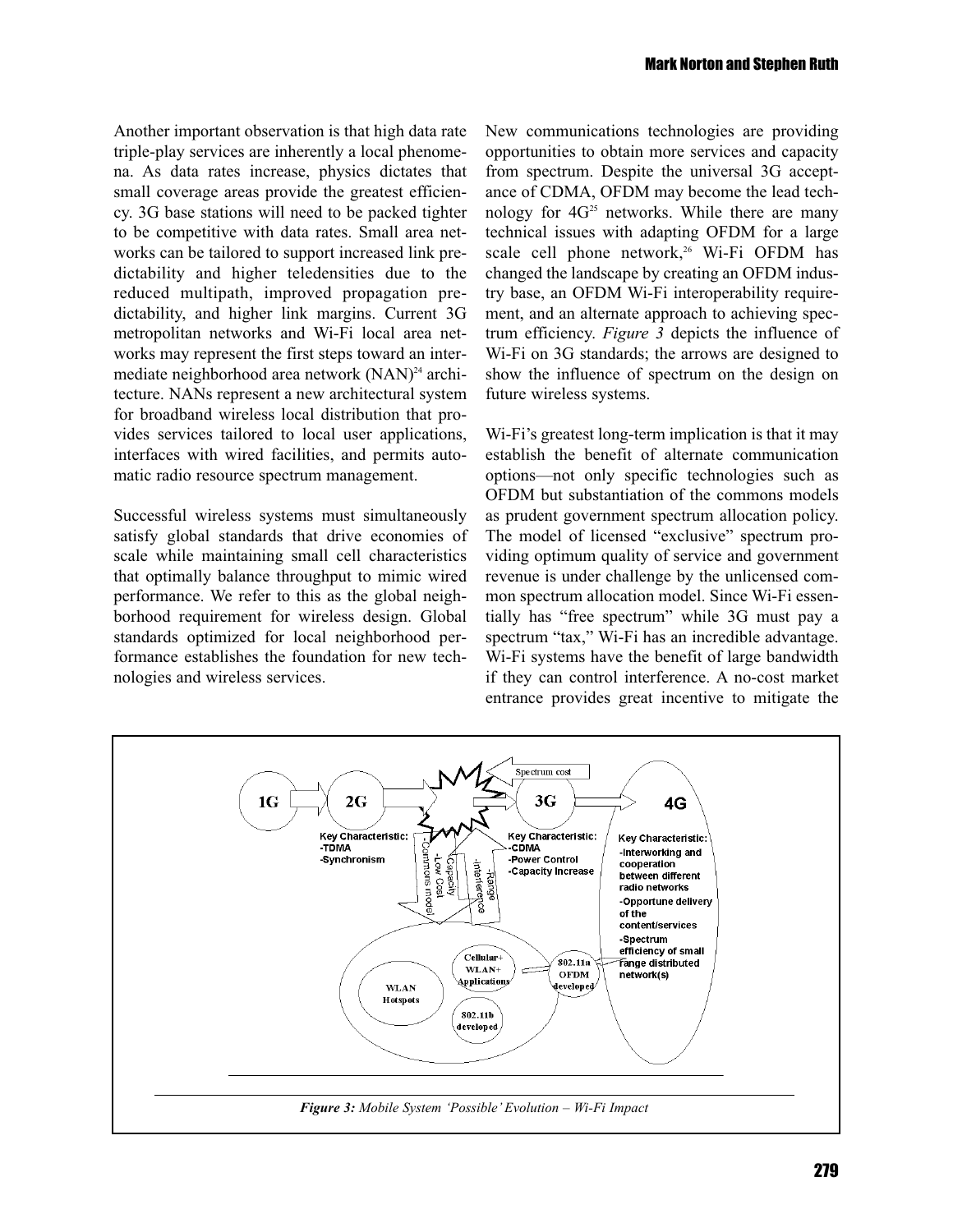inherent problems involved in spectrum sharing. On the other hand, by paying for spectrum, 3G systems buy a level of interference that permit the optimization (spectrum efficiency) of resources across a broad geographic region.

At just a 300-foot radius, Wi-Fi is clearly a localarea network. Outside of densely populated urban areas, true mobile service is impractical. A wider, albeit slower network, such as 3G, will be necessary to fill the "white space" of Wi-Fi networks. However, Wi-Fi will provide cost-effective data services for slow moving mobile subscribers that are comfortable with roaming for Wi-Fi access points. This market segmentation has the potential to usurp some of the expected revenues from 3G networks.

Perhaps the most likely outcome is that we will live in a world where 3G and Wi-Fi work together, with recognition that they are complementary, not competing, technologies.27 Wi-Fi has a potential for low-cost networks that grow organically to serve communities of users. A number of obstacles (such as poor mobility management/roaming capability, patchy interoperability, and interference problems) must be overcome so that Wi-Fi can be competitive with 3G and Wi-Fi service can be guaranteed. Handsets and computers are being developed which will allow roaming between the two networks. This will allow 3G to take advantage of Wi-Fi's increased bandwidth in city hotspots, with 3G providing coverage elsewhere.

#### Appendix 1: Wireless Wi-Fi versus 3G Data28

See *Table 2*.

## Appendix 2: Comparison of CDMA versus OFDM with Multiple Cells

A capacity comparison of CDMA versus OFDM with multiple cells is provided for cellphone networks to illustrate the efficiency advantage of OFDM. Data, formulas, and assumptions developed to model OFDM (from Lawrey<sup>29</sup>) have been extended to CDMA (from Rappaport).<sup>30</sup>

*OFDM Calculations and Assumption* The OFDM example used a bandwidth of 1.25 MHz. The OFDM system could handle 64 users each at 39 kbps, or 128 users at 19.5 kbps depending on the spectrum allocation. The figure of merit derived was 2-4/bits/sec/hz depending on BER.

Rappaport derives the capacity of a single cell CDMA system to be

$$
N = \frac{G}{d} \left[ \frac{N_o}{E_b} \frac{W}{R} - \frac{n}{S} \right] + 1
$$

where

**G** is the antenna sectorization, 2,55;

**d** is the voice duty cycle, .4;

 $E_b/N_o$  is the energy per bit to noise ratio, 8dB; **W** is the total transmission bandwidth,1.25 MHz; **R** is the base band bit rate,19.5KHz;

**n/S** is the ratio of received thermal noise to user signal power(assuming no thermal noise).

$$
N = \frac{2.55}{0.4} \left[ \frac{1.25 \times 10^6 / 19530}{6.31} \right] + 1 = 65.7
$$

The spectral efficiency is thus

| $65.7 \times 19.53 \times 10^3$ | $=1.026bit/Hz$ |
|---------------------------------|----------------|
| $1.25 \times 10^{6}$            |                |

This is roughly half the capacity of the OFDM system: 2.1bits/sec/Hz.

OFDM was found to perform very well compared with CDMA, with it out-performing CDMA in many areas for a single and multicell environment. OFDM was found to allow up to two to 10 times more users than CDMA in a single cell environment and from 0.7 to four times more users in a multicellular environment. The difference in user capacity between OFDM and CDMA was dependent on whether cell sectorization and voice activity detection is used. OFDM would require a frequency reuse pattern to be used in a multicellular environment to reduce the level of intercellular interference.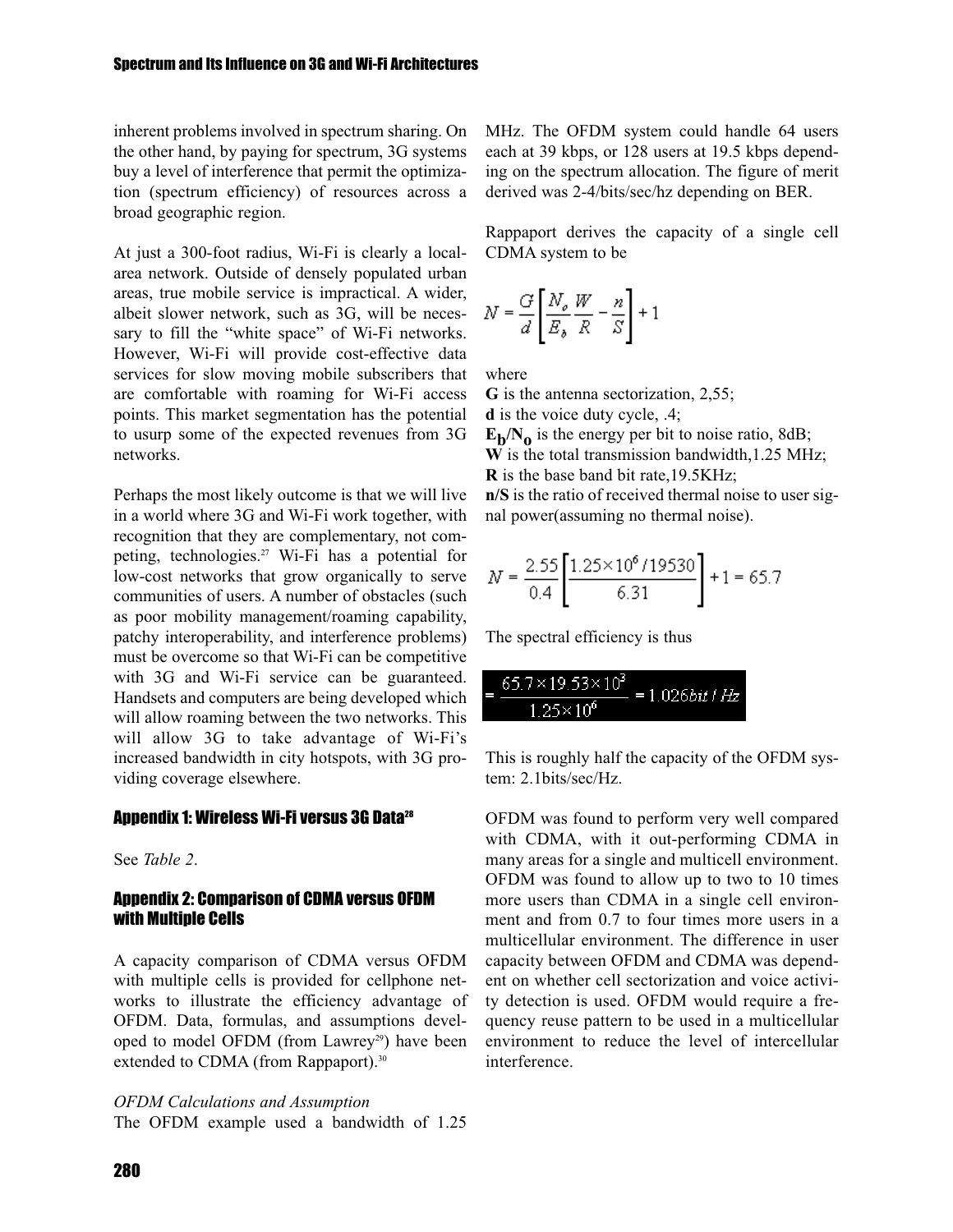## **References**

- 1. W. Lehr and L. McNight, "Wireless Internet Access: 3G vs WiFi," http://itc.mit.edu/itel/docs/2002/LehrMcKnight\_ WiFi\_vs\_3G.pdf
- 2. J. Gilbert, "3G and WLAN Friend or Foe? (a.k.a. why 3G sucks)," Atheros Communications, BWRC Winter Retreat, January 7, 2002.
- 3. M. Martin, "Verizon Wireless Gets Closer to 3G," *Network World*, February 2, 2002.
- 4. Wi-Fi Alliance, http://www.weca.net/OpenSection/ index.asp
- 5. For more information see http://grouper.ieee.org/ groups/802/index.html.
- 6. N. Negroponte, "Being Wireless," *Wired*, Issue 10.10 Oct. 2002, http://www.wired.com/wired/archive/10.10/ wireless.html
- 7. See May 4, 2003, from Shorecliff Communication, LCC "Returning to Basics—Leveraging Convergence Opportunities," http://www.shorecliffcommunications.com/ bwwf03/default.asp?showid=B038&info=523
- 8. W. Lee, "Lee's Essentials of Wireless Communications," McGraw-Hill, 2001.

|                     | 3G                                                                                                                                                                                                                                                         | Wi-Fi                                                                                                                                                                                                                                                                               |
|---------------------|------------------------------------------------------------------------------------------------------------------------------------------------------------------------------------------------------------------------------------------------------------|-------------------------------------------------------------------------------------------------------------------------------------------------------------------------------------------------------------------------------------------------------------------------------------|
| Generic Performance | Low data rate, wide coverage                                                                                                                                                                                                                               | High data rate, point coverage                                                                                                                                                                                                                                                      |
| <b>Standards</b>    | Internationally sanctioned by service<br>providers and standards organizations:<br>3GPP and 3GPP2                                                                                                                                                          | Evolution with Internet industry standards<br>organization: IEEE 802 LAN/MAN<br>Standards Committee                                                                                                                                                                                 |
| Spectrum (GHz)      | Generic coverage includes 1.885-2.025<br>GHz and 2.110-2.2 GHz<br>Europe's Universal Mobile<br>Telecommunications System: 900-<br>2025 MHz and 2110-2200 MHz<br>1710–1755 and 2110–2170 to be made<br>available in the United States in 2006               | 802.11a<br>5.15-5.25 (USA UNII lower band)<br>5.25-5.35 (USA UNII middle band)<br>5.470–5.725 <sup>*</sup> (USA/Europe)<br>5.725-5.825 (USA UNII upper band)<br>802.11b<br>2.401-2.473 1000 mW/MHz (North<br>America)<br>2.401-2.473 100 mW/MHz (Europe)<br>2.483 10 mW/MHz (Japan) |
| Access              | DSSS/CDMA<br>multiple channel configurations<br>available                                                                                                                                                                                                  | 802.11b DSSS 4 channels @ 80 Mhz in<br>the United States<br>802.11g OFDM<br>802.11a OFDM 12 channels @ 300 Mhz<br>in the United States                                                                                                                                              |
| Spectrum Model      | Exclusive spectrum rights model gives<br>the licensee the rights to the spectrum<br>within a defined geographic area and<br>then that licensee manages that<br>spectrum for its optimal use,<br>transferring the right to use it if that is<br>appropriate | Common spectrum model allows<br>unlimited numbers of unlicensed users to<br>share the spectrum where usage is<br>governed by technical standards or<br>protocols; wireless applications<br>demonstrate this concept: wireless LANs,<br>Bluetooth devices, etc.                      |
|                     | Licensed 120 MHz (US), cost: millions<br>of US dollars                                                                                                                                                                                                     | Unlicensed 383.5 MHz (US), cost: free                                                                                                                                                                                                                                               |
|                     | Centralized allocation and control of<br>resources permits allocation of scarce<br>resources to mange congestion and<br>maintain quality                                                                                                                   | Sharing spectrum may challenge quality<br>and prevent delay sensitive services,<br>limited mobility management/roaming<br>capability                                                                                                                                                |
| Interference        | Protected from interference                                                                                                                                                                                                                                | There is no right to protection from<br>interference; cordless phones and<br>microwave ovens all share the same<br>frequencies.                                                                                                                                                     |
| Applications        | Technologies geared toward consumer<br>voice and data                                                                                                                                                                                                      | Technologies geared toward data in the<br>enterprise                                                                                                                                                                                                                                |